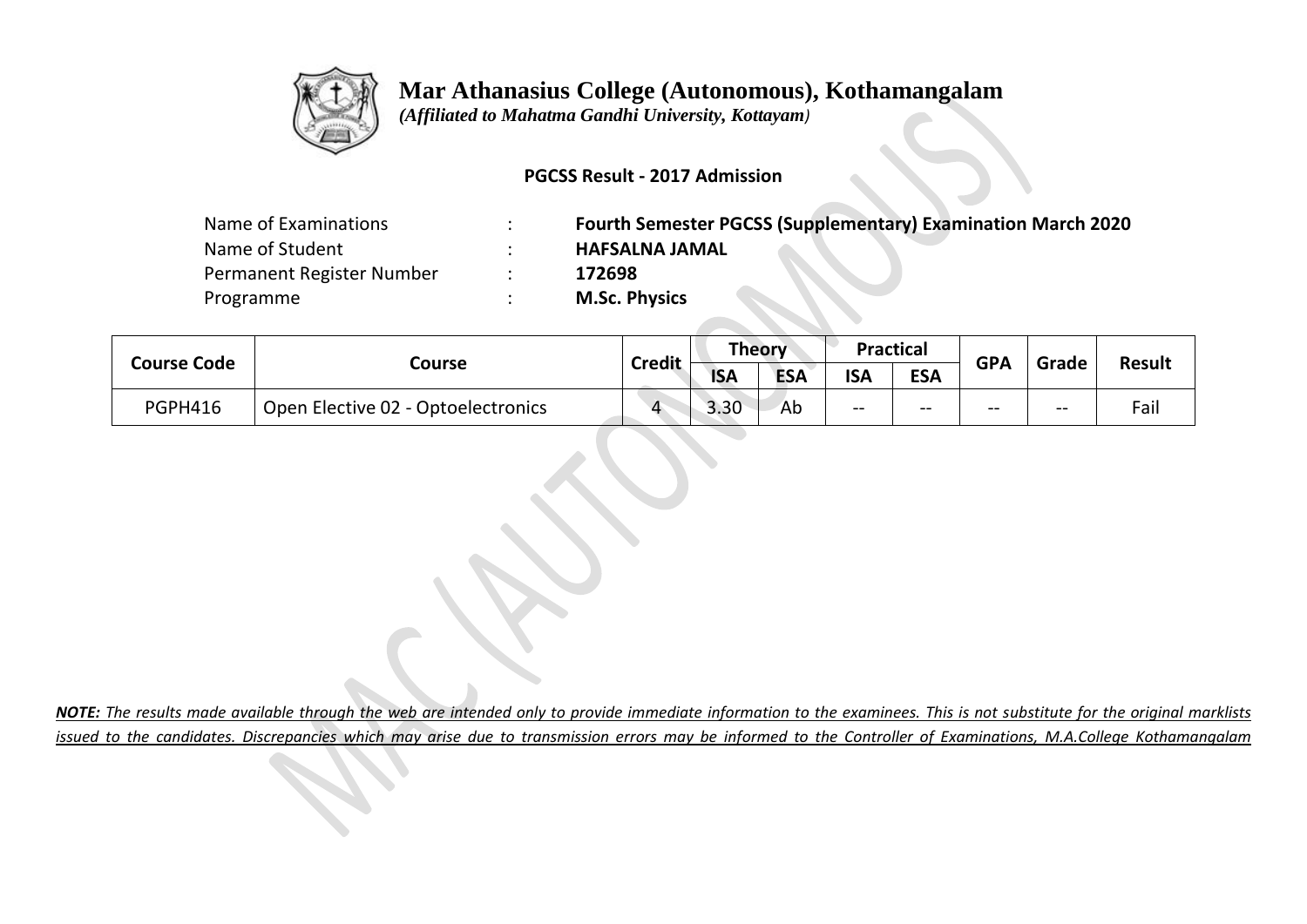

## **Mar Athanasius College (Autonomous), Kothamangalam**

 *(Affiliated to Mahatma Gandhi University, Kottayam)*

#### **PGCSS Result - 2017 Admission**

| Name of Examinations      | $\bullet$ | <b>Fourth Semester PGCSS (Supplementary) Examination March 2020</b> |
|---------------------------|-----------|---------------------------------------------------------------------|
| Name of Student           |           | <b>JISMY T A</b>                                                    |
| Permanent Register Number |           | 172699                                                              |
| Programme                 |           | <b>M.Sc. Physics</b>                                                |

88

**Contract Contract** 

| <b>Course Code</b> |                                    |                    | Theory     |            | <b>Practical</b> |            | <b>GPA</b> |       | <b>Result</b> |
|--------------------|------------------------------------|--------------------|------------|------------|------------------|------------|------------|-------|---------------|
|                    | Course                             | <b>Credit</b>      | <b>ISA</b> | <b>ESA</b> | <b>ISA</b>       | <b>ESA</b> |            | Grade |               |
| <b>PGPH416</b>     | Open Elective 02 - Optoelectronics | $\mathbf{\Lambda}$ | 3.50       | 0.93       | --               | $- -$      | --         | $- -$ | Fail          |

*NOTE: The results made available through the web are intended only to provide immediate information to the examinees. This is not substitute for the original marklists issued to the candidates. Discrepancies which may arise due to transmission errors may be informed to the Controller of Examinations, M.A.College Kothamangalam*